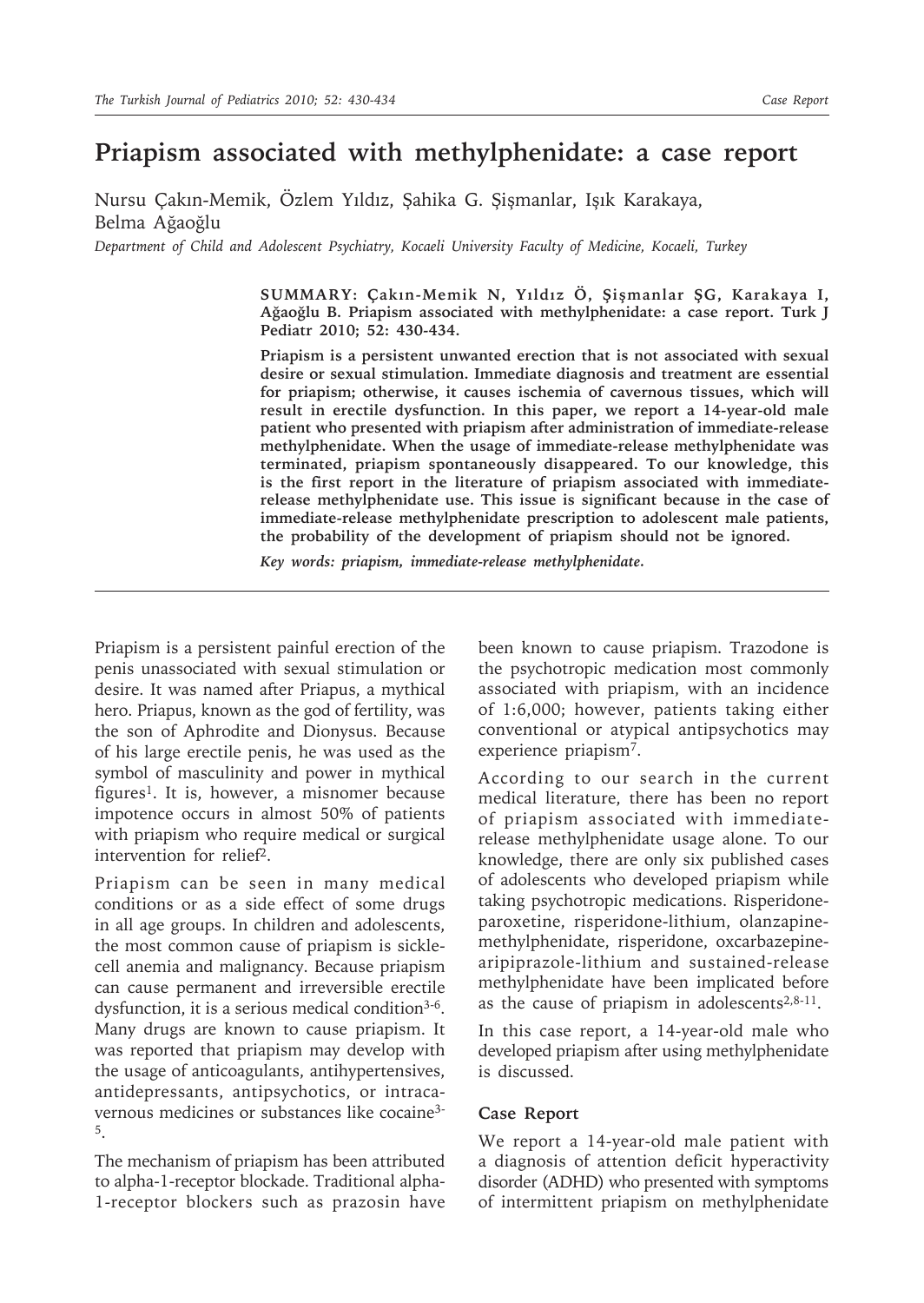treatment. Methylphenidate was started as 10 mg/day initially, and after two months, the daily dose was escalated to 20 mg/day because of unsatisfactory clinical response. There was no drug holiday. Three days following dose escalation, the patient suffered from intermittent erections unassociated with sexual stimulation, lasting 40 to 45 minutes. There were approximately 3-4 erection episodes during a day, usually in the daytime, with a one-hour interval between each event. Although the episodes were not painful, the boy was very embarrassed and tried to remain quiet. The mother became aware of the erections after two months, thought that they may be associated with methylphenidate, and reported the problem to her son's psychiatrist. An extended check-up was done, and it was determined that the boy was not taking any illicit drug or any medical agent other than methylphenidate, and no medical condition that could be associated with priapism, such as hemoglobinopathies, sickle cell anemia or chronic myelocytic leukemia, was found. After the detailed medical examination, it was thought that the erection episodes could be associated with methylphenidate treatment and thus the drug was stopped. Three days later, the symptoms of priapism had disappeared. After the cessation of methylphenidate treatment, ADHD symptoms reappeared. Since it was considered that the priapism was a result of withdrawal of immediate-release methylphenidate with a half-life of 2-3 hours, sustained-release methylphenidate, which has a longer half-life, was started at a dosage of 36 mg/day. During the follow-up, ADHD symptoms were ameliorated, and no recurrence of priapism was reported.

## **Discussion**

Priapism is an emergency condition that requires immediate attention as it can lead to long-term devastating consequences such as impotence, urinary retention and gangrene. Even with treatment, 40–50% of patients can become impotent due to ischemia and fibrosis of the corpus cavernosa12,13. Penile erection is a result of neural and vascular factors. An increased sacral parasympathetic tone that leads to an increased blood flow into the arterioles and sinusoids is found. The veins are compressed at this time. The detumescence occurs when

the process is reversed with sympathetic stimulation. Priapism results from alpha-1 adrenergic blockade in the corpora cavernosa leading to a parasympathetic-mediated arteriodilation as well as inhibition of the sympathetic system that leads to detumescence. This leads to an intracavernosal stasis owing to inadequate venous outflow caused by the obstruction of subtunical venules, resulting in hypoxia, acidosis and pain. Alpha-2-blockade exacerbates the alpha-1-mediated priapism by stimulating the release of a nitric oxide-like substance, which is a potent muscle relaxant. The nitric oxide-like substance is released from the neurons innervating the afferent arterioles and corpora cavernosa and this stimulates erections<sup>8</sup>.

The cause of priapism can be primary, secondary or idiopathic. Priapism with primary etiology is not accompanied by a disorder responsible for a prolonged erection, e.g. of physical or psychological origin14. Secondary priapism is induced by factors directly or indirectly affecting the penile erection, such as hematologic, traumatic, surgical, neoplastic, neurologic, infective, toxic, allergic, and pharmacologic problems15. Two kinds of priapism exist - high-flow and low-flow. The high-flow priapism leads to the retention of well-oxygenated blood in the corpora. The etiology of arterial high-flow priapism remains unclear, although pharmacological, traumatic and neurological diseases have been proposed<sup>16,17</sup>. This is painless and does not cause ischemia, as opposed to the low-flow or veno-occlusive variety that results in hypoxia and tissue ischemia. If the blockage continues, it will lead to irreversible changes and permanent damage<sup>8</sup>. It is thought that the priapism caused by the immediate-release methylphenidate usage is the high-flow variety, since in the presented case the priapism was painless and did not cause ischemia.

The therapeutic effects of methylphenidate are believed to be elicited primarily through inhibition of the presynaptic dopamine transporter, with a lesser effect on the norepinephrine transporter<sup>18</sup>. The immediaterelease formulation of oral methylphenidate is rapidly and almost completely absorbed. Maximum plasma concentration occurs in 1 to 3 hours, with substantial intersubject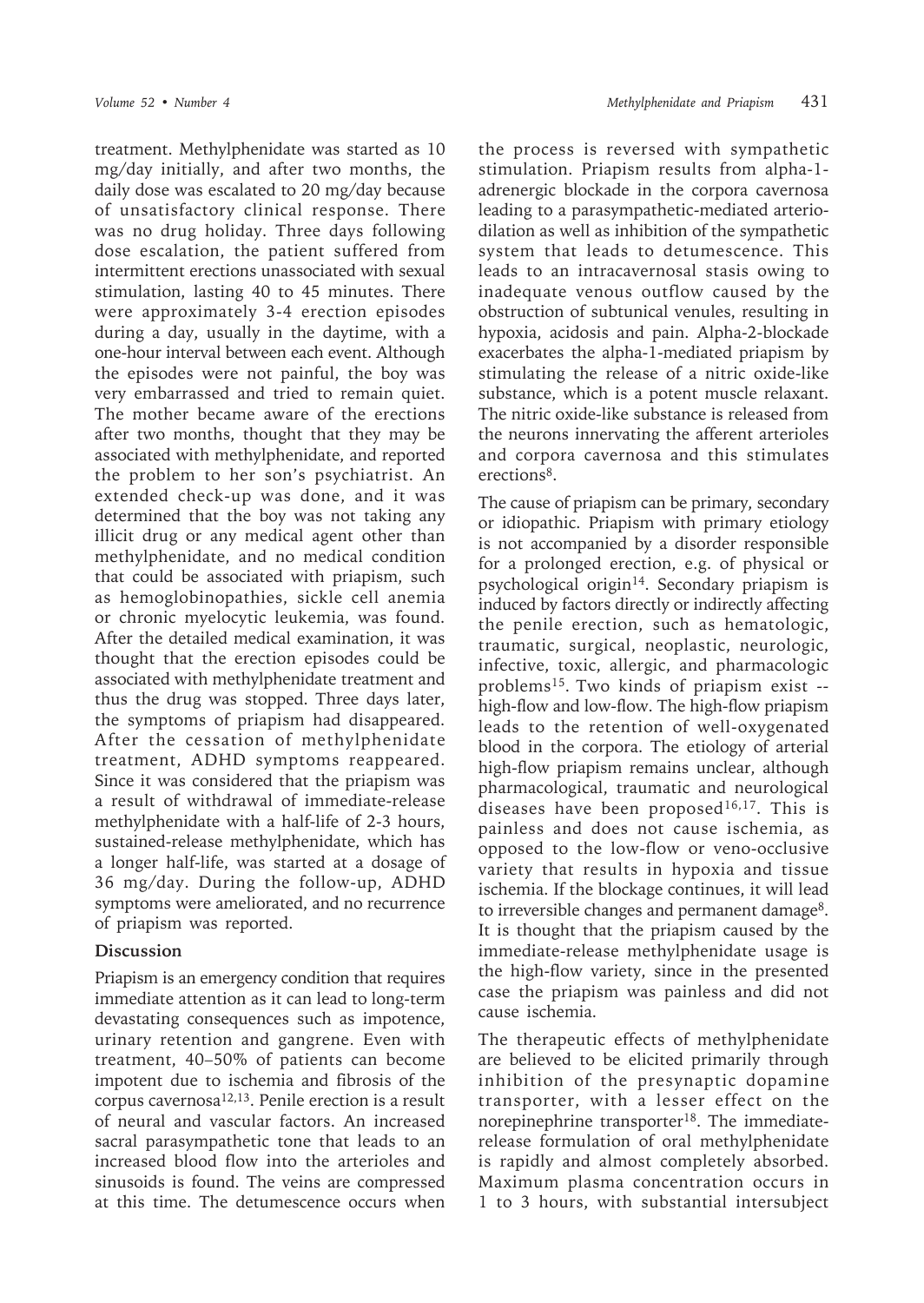variation. Immediate-release methylphenidate is a short-acting stimulant, with a duration of action of 1 to 4 hours and a pharmacokinetic half-life of 2 to 3 hours<sup>19</sup>. The immediaterelease methylphenidate is rapidly distributed and has low protein binding. These properties, combined with a high lipid solubility, result in rapid uptake of the immediate-release methylphenidate into the central nervous system. The immediate-release methylphenidate provides relief from ADHD symptoms for almost 4 hours; thus, multiple daily dosing is necessary to maintain improvements throughout the day<sup>20</sup>.

Schwartz and Rushton<sup>2</sup> published a case report of an adolescent that had stuttering priapism associated with withdrawal from sustainedrelease methylphenidate. It was stated that priapism was observed on the drug holiday day after he used sustained-release methylphenidate for 6 days. However, in our case, priapism was associated with immediate-release formulation of oral methylphenidate, and developed while he was using the drug. This may be associated with the half-life of these drugs. The half-life of the immediate-release formulation of oral methylphenidate is 2-3 hours, which is shorter than the sustained-release methylphenidate19. As a result, the priapism occurred every day when the immediate-release formulation of oral methylphenidate was taken. The priapism with sustained-release methylphenidate occurred the day after the administration. Thus, priapism might be an adverse effect and a result of withdrawal of methylphenidate. Although it was the same active substance, the occurrence of priapism after immediate-release methylphenidate but not after sustained-release methylphenidate might be a result supporting this explanation.

Common adverse effects of methylphenidate have been reported as insomnia, decreased appetite, body weight loss, abdominal pain, headache, irritability, anxiety, and tendency to cry. Increases in heart rate and systolic and diastolic blood pressure have been reported, which may be dose-related<sup>21</sup>.

Priapism may occur at any time during the course of treatment with psychotropic drugs and may occur without any change of dose. Priapism could be considered an idiosyncratic reaction because it is correlated neither with

the dosage of a psychotropic drug nor with the duration of its use $8$ . The mechanism of priapism associated with the immediaterelease formulation of oral methylphenidate is not understood, but may be associated with its influence on multiple neurotransmitters. However, the effects of immediate-release methylphenidate on adrenergic regulation of cavernosal tissue and the potential role of sympathetic dysregulation in the development of priapism have not been studied.

It is unclear, but psychopharmacologic agents may affect the sexual life of humans in three steps, in either positive or negative directions. Dopaminergic agents show their effects especially in the first and second steps. In the first step, the libido is raised by amphetamine and methylphenidate, which cause dopamine discharge. It is also known that sexual stimulation, which is the second step, may be triggered by some dopaminergic agents<sup>22</sup>. The priapism observed in this case as a side effect of immediate-release methylphenidate may have been due to the psychostimulant effects of the drug on sexual functions.

Priapism, secondary to the use/abuse of vasodilators, is often encountered in the clinic. However, the use of sympathomimetics is not often associated with priapism23. Intracavernosal administration of sympathomimetics is becoming a mainstay in the management of priapism. Interestingly, the use of certain drugs that facilitate, potentiate or mimic the action of sympathetic nerves has been associated with priapism23. Several reports have associated priapism with the use of cocaine.24- 28 In addition, two cases of priapism occurred following the use of unprescribed weight-loss formulations containing high concentrations of ephedrine23. Because of its inhibitory effect on presynaptic norepinephrine reuptake, cocaine potentiates and prolongs the vasoconstrictor action of sympathetic nerves. Ephedrine is a nonspecific adrenergic receptor agonist and also stimulates the release of norepinephrine23. Methylphenidate is a sympathomimetic and psychostimulant drug and inhibits the presynaptic reuptake of catecolamines<sup>29</sup>. It shows its central effect through dopamine rather than norepinephrine<sup>30</sup>. However, vascular effects of the drug occur via the noradrenergic pathway through the sympathic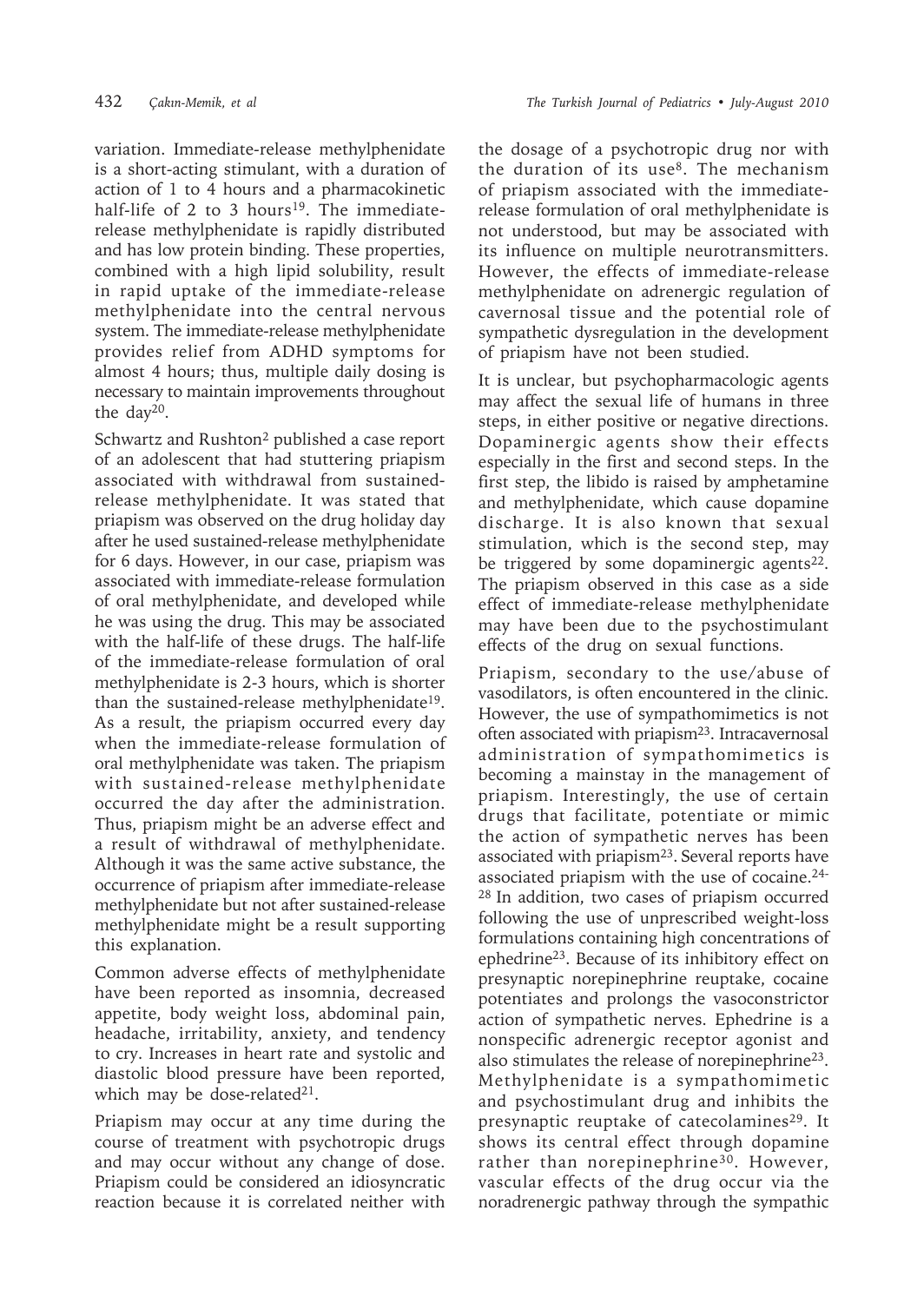system31. Because vascular smooth muscle relaxation is necessary for penile tumescence, these mechanisms are in apparent contradiction to the association of sympathomimetics like methylphenidate, cocaine and ephedrine with priapism. Prolonged use or the withdrawal of immediate-release methylphenidate may produce local depletion of norepinephrine in adrenergic nerves caused by an increased exposure to catabolic enzymes at the presynaptic cleft. This may lead to impairment of the penile detumescence mechanism, which may result in the development of priapism.

In conclusion, the immediate-release methylphenidate, a commonly used anti-ADHD drug, may cause prolonged pathological erections. Priapism is often preceded by the onset of recurrent, prolonged and painless erections that are not associated with sexual activity. The lack of inquiry and reporting of this side effect can lead to potentially irreversible impotence. Thus, it is important that the clinician be aware of this side effect and counsel the children/adolescents and their families about its occurrence in order to improve the adaptation of methylphenidate treatment. Education of the patient and family about the risk of developing priapism would help increase the awareness of the side effect, promote early reporting and help reduce the long-term consequences like impotence and gangrene.

## **REFERENCES**

- 1. Papadopoulos I, Kelami A. Priapus and priapism: from mythology to medicine. Urology 1988; 32: 385.
- 2. Schwartz RH, Rushton HG. Stuttering priapism associated with withdrawal from sustained-release methylphenidate. J Pediatr 2004; 144: 675-676.
- 3. Pryor J, Akkus E, Alter G, et al. Priapism. J Sex Med 2004; 1: 116-120.
- 4. Montague DK, Jarow J, Broderick GA, et al. American Urological Association guideline on the management of priapism. J Urol 2003; 170: 1318-1324.
- 5. Levine JF, Saenz de Tejada I, Payton TR, Goldstein I. Recurrent prolonged erections and priapism as a sequela of priapism: pathophysiology and management. J Urol 1991; 145: 764-767.
- 6. Leal J, Walker D, Egan EA. Idiopathic priapism in the newborn. J Urol 1978; 120: 376.
- 7. Compton MT, Miller AH. Priapism associated with conventional and atypical antipsychotic medications: a review. J Clin Psychiatry 2001; 62: 362-366.
- 8. Sood S, James W, Bailon MJ. Priapism associated with atypical antipsychotic medications: a review. Int Clin Psychopharmacol 2008; 23: 9-17.
- 9. Husár M, Zerhau P. Priapism in childhood-case report of 14-year-old boy. Rozhl Chir 2006; 85: 329-330.
- 10. Prabhuswamy M, Srinth S, Girimaji S, Seshadri S. Risperidone-induced priapism in a 12-year-old boy with schizophrenia. J Child Adolesc Psychopharmacol 2007; 17: 539-540.
- 11. Negin B, Murphy TK. Priapism associated with oxcarbazepine, aripiprazole, and lithium. J Am Acad Child Adolesc Psychiatry 2005; 44: 1223-1224.
- 12. Patel AG, Mukherji K, Lee A. Priapism associated with psychotropic drugs. Br J Hosp Med 1996; 55: 315-319.
- 13. Compton MT, Miller AH. Priapism associated with conventional and atypical antipsychotic medications: a review. J Clin Psychiatry 2001; 62: 362-366.
- 14. Shanta TR, Finnerty DP, Rodriguez AP. Treatment of persistent penile erection and priapism using terbutaline. J Urol 1989; 141: 1427-1429.
- 15. Van Der Horst C, Stuebinger H, Seif C, Melchior D, Martinez-Portıllo FJ, Juenemann KP. Priapism – etiology, pathophysiology and management. International Braz J Urol 2003; 29: 391-400.
- 16. Lue TF, Hellstrom WJ, McAninch JW, Tanagho EA. Priapism: a refined approach to diagnosis and treatment. J Urol 1986; 136: 104-108.
- 17. Witt MA, Goldstein I, Saenz de Tejada I, Greenfield A, Krane RJ. Traumatic laceration of intracavernosal arteries: the pathophysiology of non-ischemic, high flow arterial priapism. J Urol 1990; 143: 129-132.
- 18. Patrick KS, Gonzalez MA, Straughn AB, Markowitz JS. New methylphenidate formulations for the treatment of attention-deficit/hyperactivity disorder. Expert Opin Drug Deliv 2005; 2: 121-143.
- 19. Kimko HC, Cross JT, Abernethy DR. Pharmacokinetics and clinical effectiveness of methylphenidate. Clin Pharmacokinet 1999; 37: 457-470.
- 20. Wolraich ML, Doffing MA. Pharmacokinetic considerations in the treatment of attention-deficit hyperactivity disorder with methylphenidate. CNS Drugs 2004; 18: 243-250.
- 21. Kimko H, Cross JT, Abernethy DR. Pharmacokinetics and clinical effectiveness of methylphenidate. Clin Pharmacokinet 1999; 37: 457-470.
- 22. Stahl SM. Cinsiyete özgü ve cinsel işlevle ilişkili psikofarmakoloji. İçinde: Taneli B, Taneli Y (eds). Temel Psikofarmakoloji. İstanbul: Yelkovan Yayıncılık; 2003: 539-569.
- 23. Munarriz R, Hwang J, Goldstein I, Traish AM, Kim NN. Cocaine and ephedrine-induced priapism: case reports and investigation of potential adrenergic mechanisms. Urology 2003; 62: 187-192.
- 24. Hauri D, Spycher M, Bruhlmann W. Erection and priapism - a new pathophysiological concept. Urol Int 1983; 88: 138-145.
- 25. Hashmat AI, Rehman JU. Priapism. In: Hashmat AI, Das S (eds). The Penis. Philadelphia: Lea & Febiger; 1993: 219-243.
- 26. Spycher MA, Hauri D. The ultrastructure of the erectile tissue in priapism. J Urol 1986; 135: 142-147.